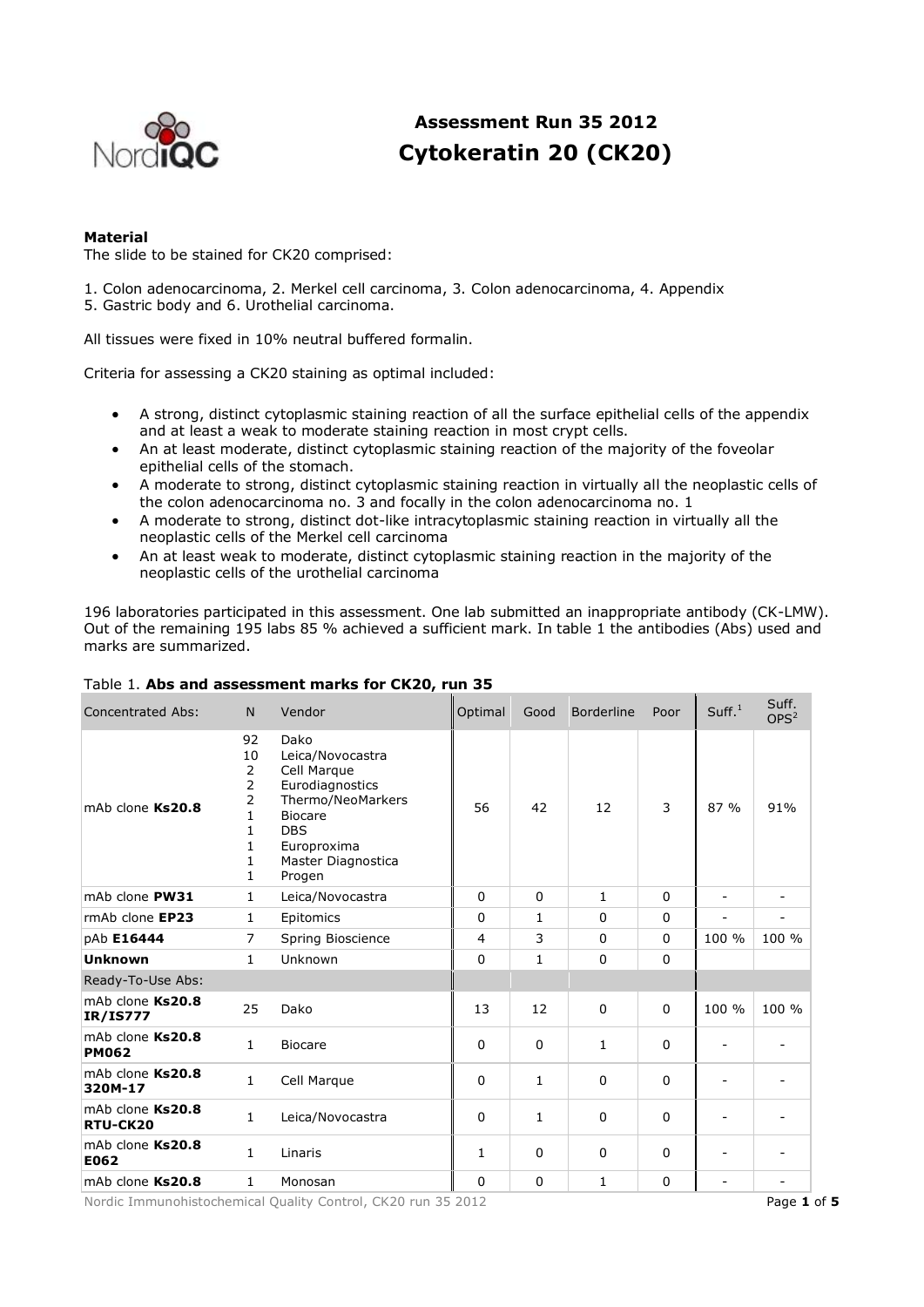| mon-rtu1083                     |     |                  |     |     |      |    |      |       |
|---------------------------------|-----|------------------|-----|-----|------|----|------|-------|
| mAb clone Ks20.8<br>ZM-0075     |     | Zhongshan        | 0   |     | 0    | 0  |      |       |
| mAb clone PW31<br><b>PA0918</b> | 4   | Leica/Novocastra | 0   | 0   | 3    | 0  |      |       |
| rmAb clone SP33<br>790-4431     | 37  | Ventana          | 20  | 10  | 6    |    | 81 % | 100 % |
| <b>Total</b>                    | 195 |                  | 94  | 72  | 25   | 4  |      |       |
| Proportion                      |     |                  | 48% | 37% | 13 % | 2% | 85 % |       |

1) Proportion of sufficient stains (optimal or good)

2) Proportion of sufficient stains with optimal protocol settings only, see below

Following central protocol parameters were used to obtain an optimal staining:

#### **Concentrated Abs**

mAb clone **Ks20.8**: the protocols giving an optimal result were based on either heat induced epitope retrieval (HIER), enzymatic pre-treatment or a combination of HIER and enzymatic pre-treatment. In total 56 optimal stainings were seen by the use of one of these three pre-treatment procedures.

50 out of the 56 laboratories obtaining an optimal staining result used HIER in either Target Retrieval Solution pH 9 (3-in-1) (TRS pH 9; Dako) (8/20)\*, TRS pH 9 (Dako) (3/9), Cell Conditioning 1 (CC1; BenchMark, Ventana) (17/29), Bond Epitope Retrieval Solution 2 (BERS 2; Bond, Leica) (13/17), Borg Decloaker pH 9.5 (Biocare) (1/2), Tris-EDTA/EGTA pH 9 (8/16) or EDTA/EGTA pH 8 (1/1) as the retrieval buffer.

The mAb was typically diluted in the range of 1:25-1:400 depending on the total sensitivity of the protocol employed. Using these protocol settings 87 out of 96 (91 %) laboratories produced a sufficient staining (optimal or good).

\* (number of optimal results/number of laboratories using this reagent)

3 laboratories obtaining an optimal staining result used enzymatic pre-treatment as Protease 1 (Benchmark, Ventana) (2/11) or Bond Enzyme 1 (1/2).

The mAb was typically diluted in the range of 1:50-1:150 depending on the total sensitivity of the protocol employed. Using these protocol settings 7 out of 8 (88 %) laboratories produced a sufficient staining (optimal or good).

2 laboratories obtaining an optimal staining result used a combined pre-treatment using Protease 3 (Benchmark, Ventana) and HIER in CC1 (Benchmark, Ventana) (2/2). The mAb was diluted 1:50-80. Using these protocol settings 2 out of 2 laboratories produced an optimal staining.

pAb **E16444**: The protocols giving an optimal result were all based HIER using either CC1 (BenchMark, Ventana) (2/4), Tris-EDTA/EGTA pH 9 (1/1) or Citrate pH 6 (1/1) as the retrieval buffer. The pAb was diluted in the range of 1:50-1:400 depending on the total sensitivity of the protocol employed. Using these protocol settings 7 out of 7 (100 %) laboratories produced a sufficient staining (optimal or good).

## **Ready-To-Use Abs**

mAb clone **Ks20.8** (prod. no. IS/IR777, Dako): The protocols giving an optimal result were all based on HIER in PT-Link (heating time for 10-20 min at 97°C) using TRS pH 9 (3-in-1) (Dako) or TRS pH 9 (Dako) as HIER buffer, an incubation time of 20 min in the primary Ab and EnVision Flex or EnVision Flex+ (K8000/K8002) as the detection system. Using these protocol settings 20 out of 20 (100 %) laboratories produced a sufficient staining.

rmAb clone **SP33** (prod. no. 790-4431, Ventana): The protocols giving an optimal result were typically based on HIER using mild or standard CC1, an incubation time of 16-32 min in the primary Ab and UltraView (760-500) +/- amplification or OptiView (760-700) as the detection system. Using these protocol settings 27 out of 27 (100 %) laboratories produced a sufficient staining.

The most frequent causes of insufficient stainings were:

- Too low concentration of the primary Ab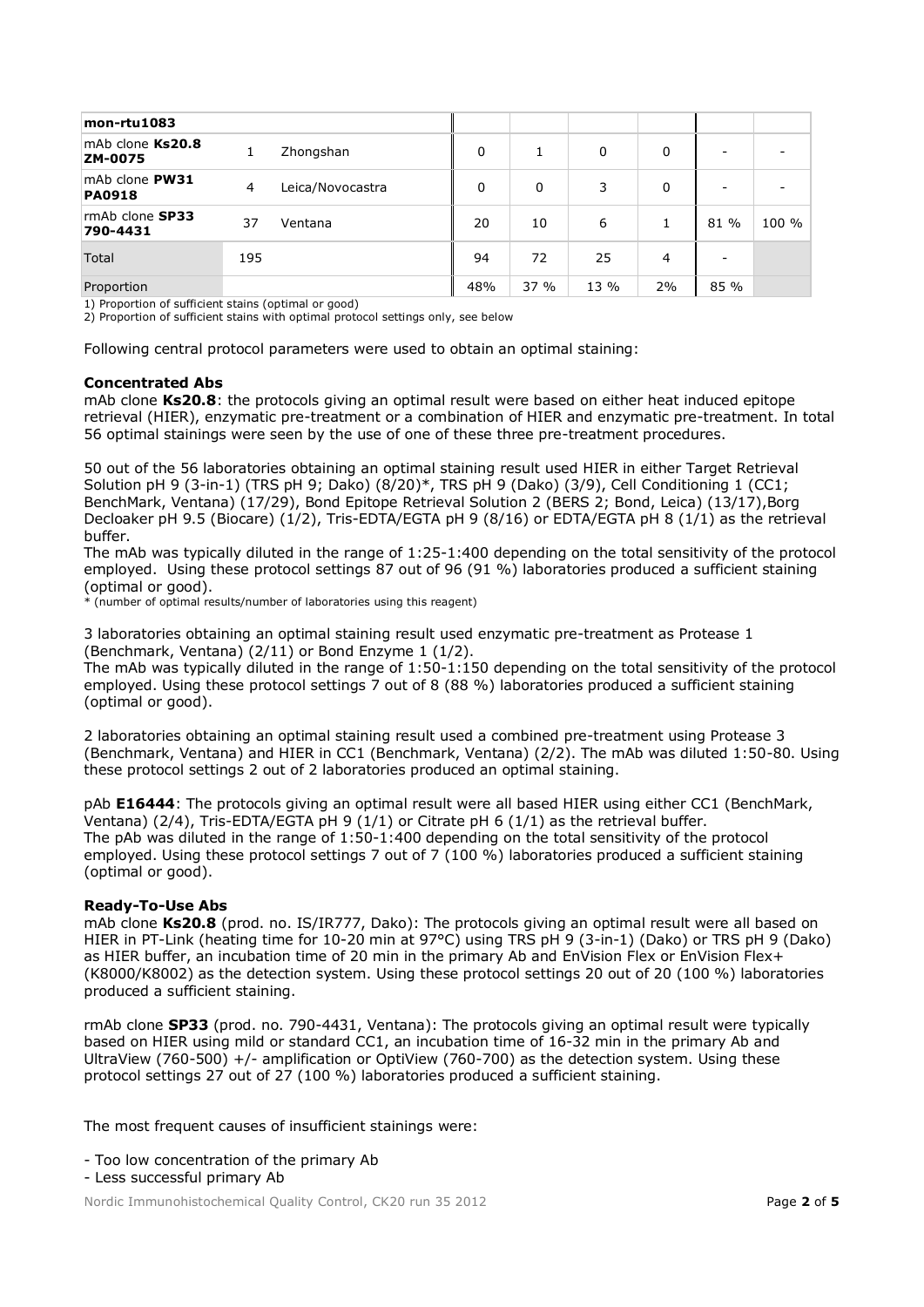- Use of biotin based detection systems giving a false positive staining due to endogenous biotin

In this assessment and in concordance to the previous NordiQC runs for CK20 the prevalent feature of an insufficient staining reaction was a general too weak staining or a false negative staining of the structures expected to be demonstrated. Virtually all laboratories could demonstrate CK20 in the luminal epithelial cells of the appendix and in the neoplastic cells of the colon adenocarcinomas and the Merkel cell carcinoma, whereas the demonstration of CK20 in the foveolar epithelial cells of the stomach and in the neoplastic cells in the urothelial carcinoma was more challenging and required a correctly calibrated protocol.

A too weak or false negative staining reaction was seen in 83 % of the insufficient results and was mainly caused by a too low concentration of the primary Ab or using a less successful clone as the mAb clone PW31, Leica, which gave an insufficient result in all 5 out 5 protocols based on this clone.

In 17 % both a too weak and a false positive staining reaction was observed. The false positive staining reaction was observed when a biotin based detection system was used in combination with efficient HIER and was mainly seen as a granular intracytoplasmic staining reaction in the epithelial cells of the gastric crypt epithelium.

In the previous NordiQC assessment for CK20, run 25, 2009 it was shown that HIER gave a significantly higher pass rate compared to enzymatic pre-treatment for the most widely used mAb clone Ks20.8. If HIER was used a pass rate of 76 % was seen (76 out of 100 labs), compared to 19 % if enzymatic pretreatment was used (5 out of 26 labs). In this assessment only 12 laboratories used enzymatic pretreatment for the mAb clone Ks20.8 and for these laboratories a pass rate of 58 % was seen, whereas a pass rate of 91 % was seen if HIER was performed (114 out of 126 labs).

In this assessment stomach was the most appropriate control for CK20, as both the sensitivity and specificity (regarding endogenous biotin) could be evaluated in this tissue. The majority of the foveolar epithelial cells must show an at least weak to moderate cytoplasmic staining, while other epithelial cells shall be negative (neuroendocrine cells in the basal part will show a strong staining reaction).

This was the 3rd assessment of CK20 in NordiQC (Table 2) and a significant increase in the pass rate was seen compared to run 25.

Table 2. **Proportion of sufficient results for CK20 in the three NordiQC runs performed**

|                    | Run 8 2003 | Run 25 2009 | Run 35 2012 |
|--------------------|------------|-------------|-------------|
| Participants, $n=$ |            | 130         | 195         |
| Sufficient results | 90%        | 64%         | 85%         |

The significant improvement of the pass rate for CK20 can by influenced by many parameters including new and less challenging material circulated. However as the most challenging tissues in the previous run and this run being the gastric body and the urothelial carcinoma both were incorporated in the multiblocks constructed for these two runs, this clearly indicates and supports that an improvement was achieved. The improvement most likely was related to the reduced use of enzymatic pre-treatment, which in both this run and the previous run has shown to be less successful compared to HIER for the mAb clone Ks20.8. In run 25, 21 % of the laboratories used enzymatic pre-treatment compared to 8 % in this run for the mAb clone Ks20.8. It was also related to the high quality and extended use of the Ready-To-Use (RTU) systems for CK20 from the two main providers Dako & Ventana, as the RTU systems from these two companies in this assessment showed a pass-rate of 100 % thus being superior to the pass-rates for the in-house validated protocols for CK20. The recently launched RTU system from Ventana based on the rmAb clone SP33 showed a superior performance in this run compared to the previous Ventana RTU system based on the mAb clone Ks20.8 used by the laboratories in run 25, where a pass rate of only 50 % was seen.

## **Conclusion**

The concentrates of the mAb clone **Ks20.8** and the pAb **E16444** are both recommendable antibodies for CK20. For both Abs, HIER is preferred to obtain an optimal staining.

The RTU systems from Dako and Ventana, based on the mAb clone **Ks20.8** and the rmAb clone **SP33** respectively, gave a pass rate of 100 % and thus superior to the in-house validated assays. Stomach is recommended as positive control: The majority of the foveolar cells must show an at least weak to moderate cytoplasmic staining reaction. Alternatively appendix can be used: Virtually all the luminal epithelial cells must show a strong cytoplasmic staining reaction, while the majority of the crypt epithelial cells an at least weak cytoplasmic staining reaction.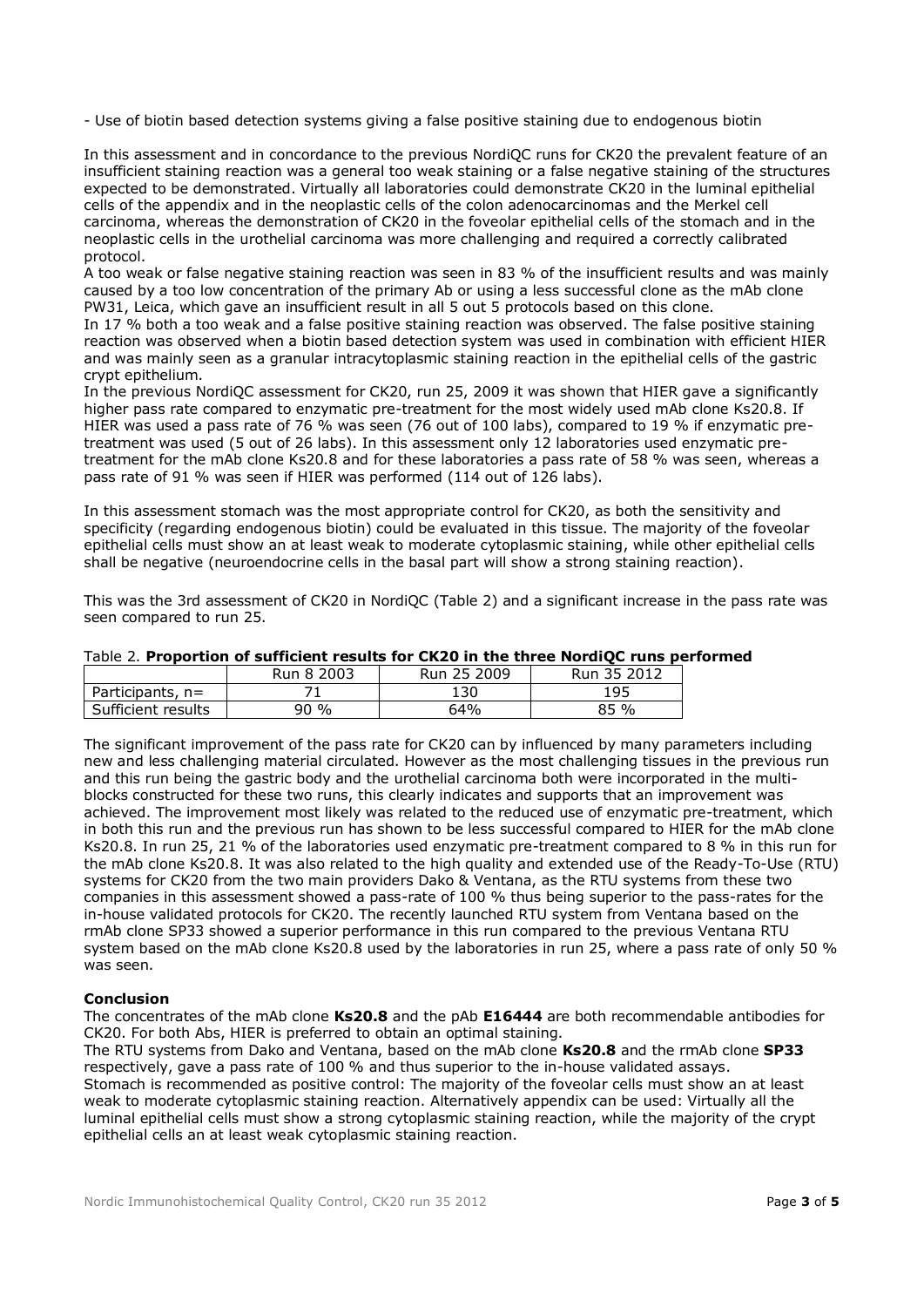

Fig. 1a. Optimal staining for CK20 of the appendix using the mAb clone Ks20.8 optimally calibrated and with HIER. The luminal epithelial cells show a strong cytoplasmic staining reaction, while the majority of the epithelial cells of the crypts show a weak to moderate cytoplasmic staining reaction.

No background staining seen.

Also compare with Figs. 2a - 4a – same protocol.



Fig. 2a. Optimal staining for CK20 of the gastric mucosa using the same protocol as in Fig. 1a. The majority of the foveolar epithelial cells show a distinct cytoplasmic staning reaction.



Fig. 1b. Insufficient staining for CK20 of the appendix using the mAb clone Ks20.8 too diluted – same field as in Fig. 1a.

The luminal epithelial cells show a moderate to strong cytoplasmic staining reaction, while the epithelial cells of the crypts show a reduced intensity and proportion of positive cells compared to the result in Fig. 1a. Also compare with Figs. 2b - 4b – same protocol.



Fig. 2b. Insufficient staining for CK20 of the gastric mucosa using the same protocol as in Fig. 1b - same field as in Fig. 2a. Only scattered foveolar epithelial cells show a weak and diffuse cytoplasmic staining reaction.